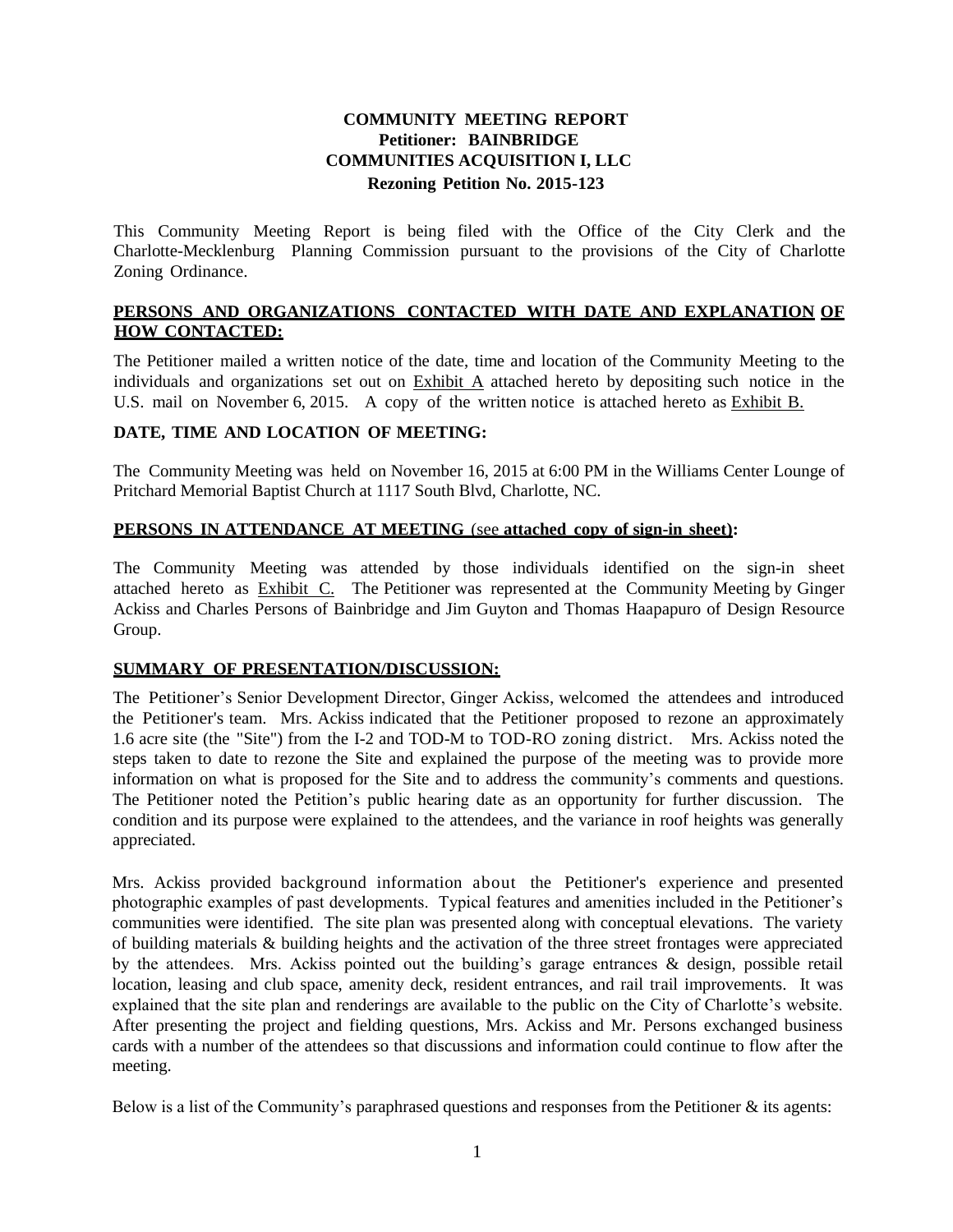Mses. Zender & Travis: How big is the site? *It's 1.6 acres. It's a little smaller than all of the retail on the opposite side of the block.*

Ms. Dillon: When is the proposed start date? *End of summer 2016*

Ms. Oechslih: Tell us about neighborhood connectivity. Will the public be able to access the rail side of your property from South Blvd? *While the public will not be able to walk through the community from South to the rail trail, they will be able to use the sidewalk on Poindexter Drive to access the both sides of the community. Additionally, we will be making enhancements to the rail trail to increase neighborhood activity along the light rail trail, and our building features a prominent plaza and entrance along the trail. We intend for our residents to rely on the trail to connect to the New Bern CATS station and area retail such as the Publix grocery store to the north.*

Mr. Holmes: South Boulevard is designated as a retail corridor. How does your site fit in with this? *Our building's current design has approximately 1,500 SF of additional retail on the South Boulevard side. We know retailers desire parking, and unfortunately parking on our site is limited. We anticipate that three parallel spaces will be constructed on South Boulevard, and these will provide an opportunity for people to shop for an apartment or visit a separate retail space that may be included with our project. While three loft units are currently programmed for the South Boulevard frontage, the building is constructed in such a manner that would allow a future owner to remove these units and construct retail in their place.*

Ms. Dillon: I'm concerned with truck activity from the property blocking Poindexter during move ins and construction staging. *The small average unit sizes found in our community mean that our residents should not require tractor trailers to move their furniture since that quantity of furniture would not fit in their unit. We anticipate our residents will use vans to move. Addressing your concern during construction , we anticipate the setbacks on Poindexter Drive and South Blvd will be used and that Poindexter will not be closed.* 

Ms. Dillon: Another concern we have is mud on the street from the construction trucks and the time of construction. We have over 300 families just over the railroad tracks and I know that will be on their minds. *This project will have a condensed site work period. Unlike a garden surface-parked project such as the Silos, the podium garage of this mid-rise demands that all of the heavy earth movement be done before we can start framing. There will also be truck clean-out stations to reduce any dirt being tracked onto the streets.* 

Mses. Zender & Travis: How high is the building, and how does this relate to the rest of the neighborhood? *The building is 84 feet at its highest point, but as seen in the site plan this point is stepped back from the front of the building on South Boulevard, and you can see in the elevation that we vary the roof height to add architectural interest and avoid feeling imposing. On the back side of the building, the buried garage will make the building appear to be six stories rather than seven. How many stories are The Silos, Gina?* 

Ms. Dillon: We're five stories. *Then on the back it will only appear to be one story higher than the adjacent community*

Mr. Holmes: Many projects in the area present plan views or renderings with building height relative to surrounding structures. *We will have our architect work on a plan view of this and we can circulate it prior to the public hearing.*

Mses. Zender & Travis: Can you show us where the driveway on South is again? *(showing satellite photo*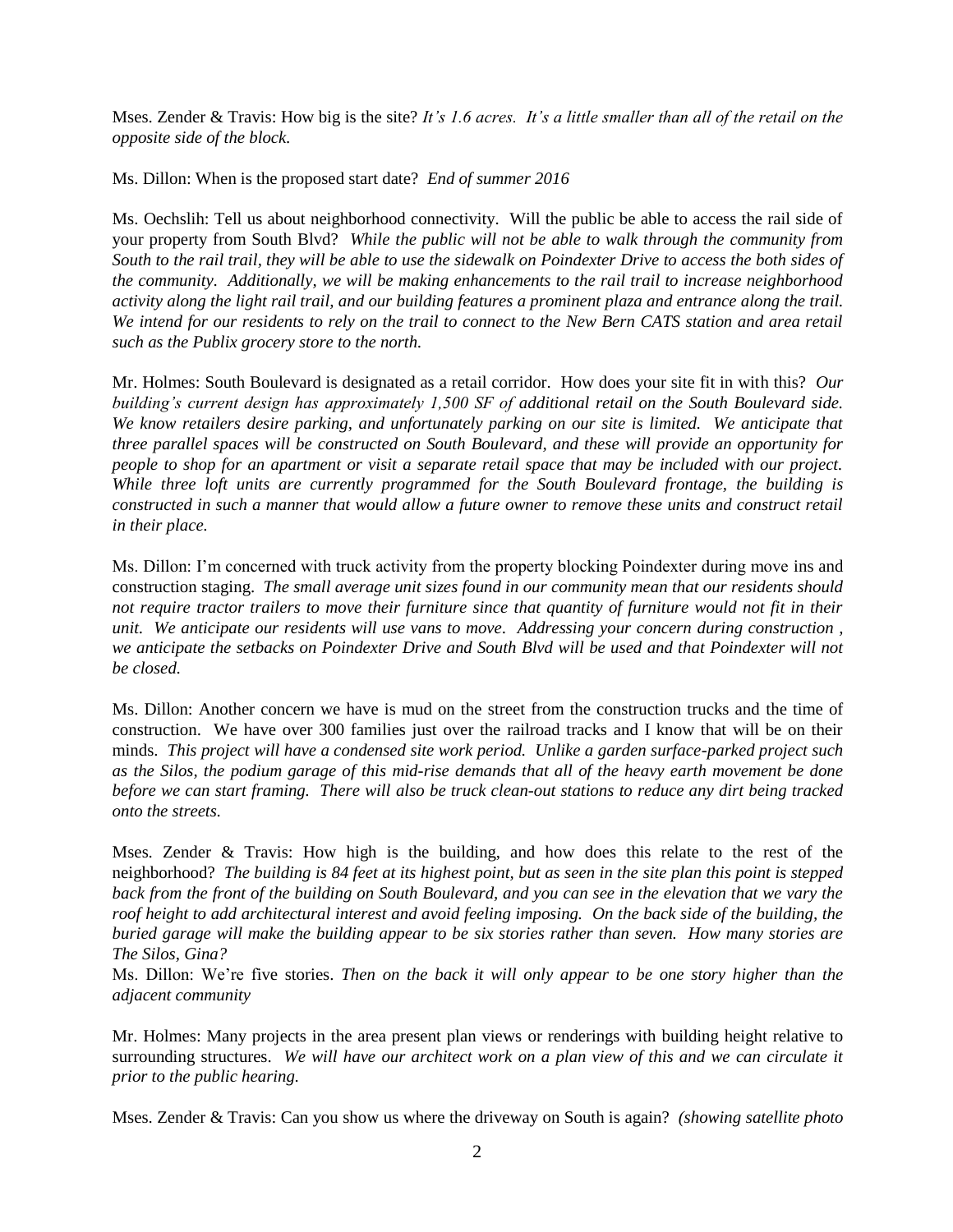of the Site) Our driveway is approximately on top of the existing driveway that serves the retail parcel. It's going to be a right-in, right-out driveway, meaning people cannot turn left onto South Boulevard when they leave our property.

Mses. Zender & Travis: Can you instruct your residents heading uptown to use Tryon rather than South Boulevard? The traffic on South can be awful at times and Tryon is so much faster. We will instruct our residents to drive safely, and they will probably end up taking whichever route they determine to be the fastest. We expect a lot of our residents will walk down the block to use the light rail rather than fighting traffic. As more of the surface lots in uptown disappear and parking becomes scarce, ridership on the CATS line will increase. For those folks who do choose to drive, we think a lot of the residents who leave the property through the South exit will end up making a right on Poindexter and connecting to Tryon just as you suggested because that's probably the easiest route in the mornings as they head to work.

Ms. Dillon: What kind of rental rates are you projecting? (approximate rates for studio, one bedroom, two bedroom, and three bedroom units were provided) Overall, these are high-end units. Our unit mix, however, with many smaller entry-level units and three bedrooms where we expect to see roommates, allows us to cater to a wide spectrum of the South End market.

Mses. Zender & Travis: Tell us about the public art? We'll have some great rail trail improvements and landscaping to make the area more vibrant, and we have a small plaza on the back side of the building where we could place some art.

Mr. Holmes: The community on the opposite side of the tracks did something simple but it turned out great. You'd be surprised what kind of effect a little colored concrete and some old weather vanes can have.

Ms. Oechslin: Do you have a landscape plan you can show us of the rail trail improvements? There is one community that put up a fence along the entire length of the rail and it does not feel nice on that part of the trail. (showing site plan and area of future improvements) We are early on in our design process so we have not done a full design, but we have tried to activate the rail trail with direct access units along the trail as well as a public plaza area. If activating this portion of the rail trail is a priority for you all, we will look into improvements that will add to the quality of life of all users of the trail. We will work something up and send to everyone here prior to the public hearing.

Respectfully submitted, this  $2<sup>nd</sup>$  day of December, 2015.

BAINBRIDGE COMMUNITIES ACQUISITION I, LLC

By:

Mell Name: Charles F. Persons

Title: Development Associate

cc: LaQuett White, Charlotte-Mecklenburg Planning Department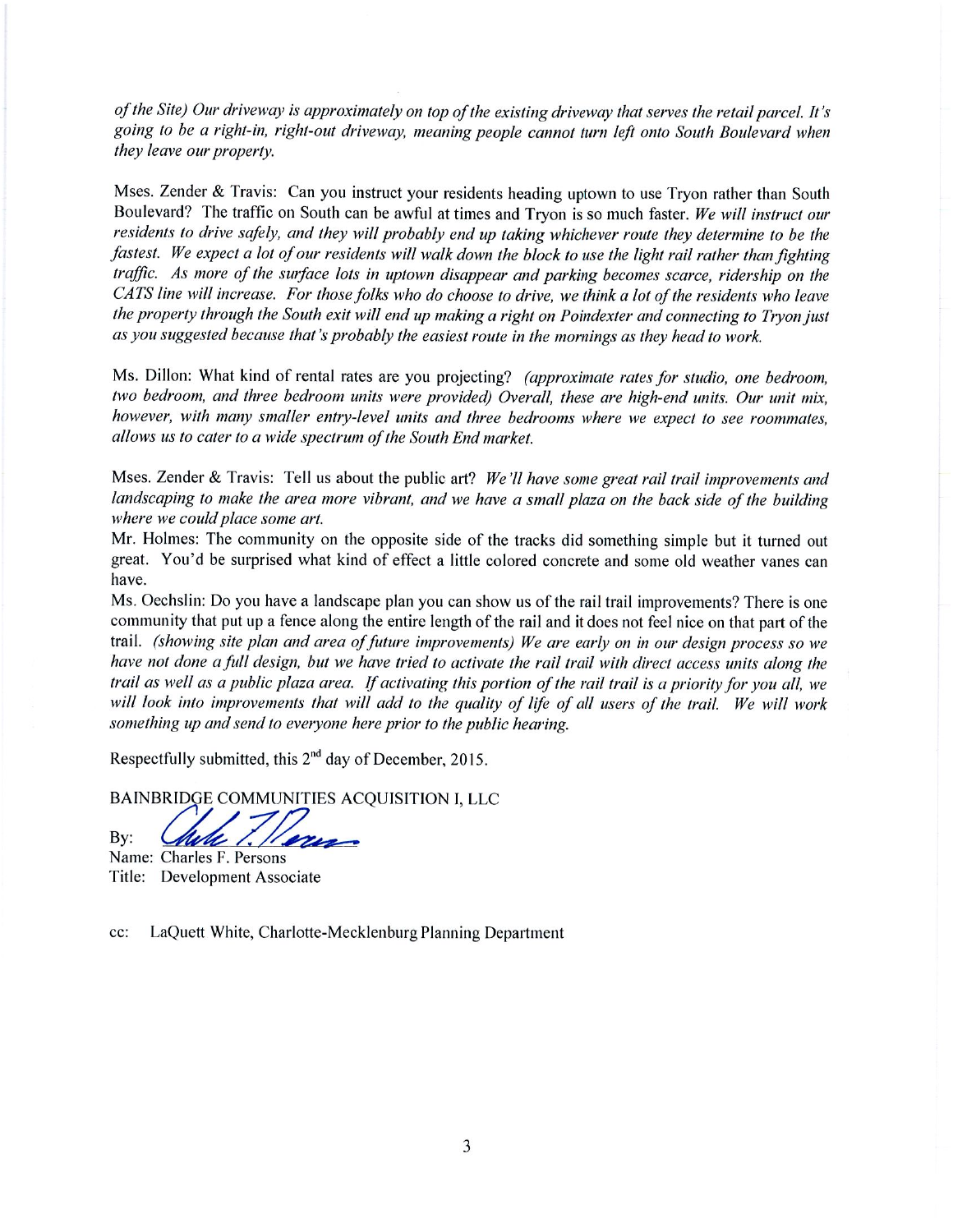#### **EXHIBIT A CONTACT LIST**

| #       | <b>First Name</b>   | <b>Last Name</b> | Organization                                | <b>Address</b>                  | City              | <b>State</b> | <b>ZIP</b> |
|---------|---------------------|------------------|---------------------------------------------|---------------------------------|-------------------|--------------|------------|
|         | 1) Lawana           | Mayfield         | City of Charlotte District 3 Representative | 600 East 4th Street             | Charlotte         | <b>NC</b>    | 28202      |
|         | 2) Liason           | Community        | Brookhill (S Tryon Comm. Mission Church)    | 2516 South Tryon Street         | Charlotte         | <b>NC</b>    | 28203      |
|         | 3) Martha           | Epps             | Wilmore NA,                                 | Post Office Box 33672           | Charlotte         | <b>NC</b>    | 28233      |
|         | 4) Mary Beth        | Fields           | Sedgefield NA                               | 728 Wriston Place               | Charlotte         | <b>NC</b>    | 28209      |
|         | 5) Rasheda          | <b>McMullin</b>  | South Tryon Comm. Coalition                 | 2516 South Tryon Street         | Charlotte         | <b>NC</b>    | 28203      |
|         | 6) Alison           | Hall             | Colonial Village NA                         | 3624 Trent Street               | Charlotte         | <b>NC</b>    | 28209      |
|         | 7) Brian            | Walker           | <b>Wilmore NA</b>                           | Post Office Box 33672           | Charlotte         | <b>NC</b>    | 28202      |
|         | 8) Jeanne           | Woosley          | Sedgefield NA                               | 326 Marsh Road                  | Charlotte         | <b>NC</b>    | 28209      |
|         | 9) Ann              | King             | Sedgefield NA                               | 420 Marsh Road                  | Charlotte         | <b>NC</b>    | 28209      |
|         | 10) Katie           | Zender           | Sedgefield NA                               | 3221 Mayfield Avenue            | Charlotte         | <b>NC</b>    | 28209      |
|         | 11) Janelle         | Travis           | Sedgefield NA                               | 635 Poindexter Drive            | Charlotte         | <b>NC</b>    | 28209      |
|         | 12) Louise          | Shackford        | <b>Wilmore NA</b>                           | 1908 Wood Dale Terrace          | Charlotte         | <b>NC</b>    | 28203      |
|         | 13) Rob             | Sheridan         | <b>Wilmore NA</b>                           | 1901 S Mint Street              | Charlotte         | <b>NC</b>    | 28203      |
|         | 14) Frank           | Grier            | <b>Wilmore NA</b>                           | 232 W Kingston Avenue           | Charlotte         | <b>NC</b>    | 28203      |
|         | 15) Lauren          | Lewis            | Sedgefield NA                               | 2912 Park Road                  | Charlotte         | <b>NC</b>    | 28209      |
|         | 16) Michael         | Seaton           | Sedgefield NA                               | 939 Sedgefield Road             | Charlotte         | NC           | 28209      |
| 17) Liz |                     | Porter           | Sedgefield NA                               | 946 Sedgefield Road             | Charlotte         | <b>NC</b>    | 28209      |
|         | 18) Debbie          | Robinson         | Sedgefield NA                               | 2816 Park Road                  | Charlotte         | <b>NC</b>    | 28209      |
|         | 19) Nina            | Lipton           | Olmsted Park Homes HOA                      | 415 Meacham Street              | Charlotte         | ΝC           | 28203      |
|         | 20) Marcel          | Dawson           | Sunset Hills NA                             | 525 Atherton Street             | Charlotte         | <b>NC</b>    | 28203      |
|         | 21) Victor          | Ahdieh           | Freedom Park Neighborhood Association       | 2724 Dilworth Heights Lane      | Charlotte         | <b>NC</b>    | 28209      |
|         | 22) Beth            | Salzberg         |                                             | 945 Sedgefield Road             | Charlotte         | <b>NC</b>    | 28209      |
|         | 23) Walt            | Guyer            | Sunset Hills Neighborhood Association       | 2421 Marshall Place             | Charlotte         | <b>NC</b>    | 28203      |
|         | 24) Eric            | Zaverl           | South End NA                                | 131 Poindexter Drive, Apt. 1102 | Charlotte         | <b>NC</b>    | 28203      |
|         | 25) ANNETTE P       | <b>JAMES</b>     |                                             | 5601 BEAVER DAM LN              | <b>CHARLOTTE</b>  | ΝC           | 28227      |
|         | 26) BARBARA F (N/C) | <b>KNIGHT</b>    |                                             | 1217 WAREHAM CT                 | CHARLOTTE         | ΝC           | 28207      |
| 27)     |                     |                  | <b>BHM PROPERTIES LLC</b>                   | 2448 PARK RD                    | CHARLOTTE         | <b>NC</b>    | 28203      |
| 28)     |                     |                  | <b>CHARLOTTE BOTTLING LLC</b>               | 4141 PARKLAKE AVE SUITE 600     | <b>RALEIGH</b>    | <b>NC</b>    | 27612      |
| 29)     |                     |                  | <b>CHEROKEE SOUTHLINE LLC</b>               | 111 E. HARGETT ST, STE 300      | RALEIGH           | <b>NC</b>    | 27601      |
| 30)     |                     |                  | <b>COLONIAL REALTY LP</b>                   | 2101 6TH AVE NORTH , SUITE 750  | <b>BIRMINGHAM</b> | AL           | 35203      |
| 31)     |                     |                  | KILLOUGH PROPERTIES LLC                     | 16112 WEATHERLY WAY             | HUNTERSVILLE      | <b>NC</b>    | 28078      |
| 32)     |                     |                  | <b>MARSH REALTY CO</b>                      | PO BOX 35329                    | CHARLOTTE         | <b>NC</b>    | 28235      |
| 33)     |                     |                  | MCREE FAMILY PROPERTY SOUTH BLVD LLC        | 1616 BRANDON RD                 | CHARLOTTE         | <b>NC</b>    | 28207      |
| 34)     |                     |                  | SIMPSON WOODFIELD SILOS LLC                 | 8110 EAST UNION AVE SUITE 200   | <b>DENVER</b>     | CO           | 80237      |
| 35)     |                     |                  | SIMPSON WOODFIELD SILOS LLC                 | PO BOX 450233                   | <b>ATLANTA</b>    | GA           | 31145      |
| 36)     |                     |                  | SUMMIT AVENUE SOUTH BOULEVARD LLC           | 1440 SOUTH TRYON ST SUITE 104   | <b>CHARLOTTE</b>  | <b>NC</b>    | 28203      |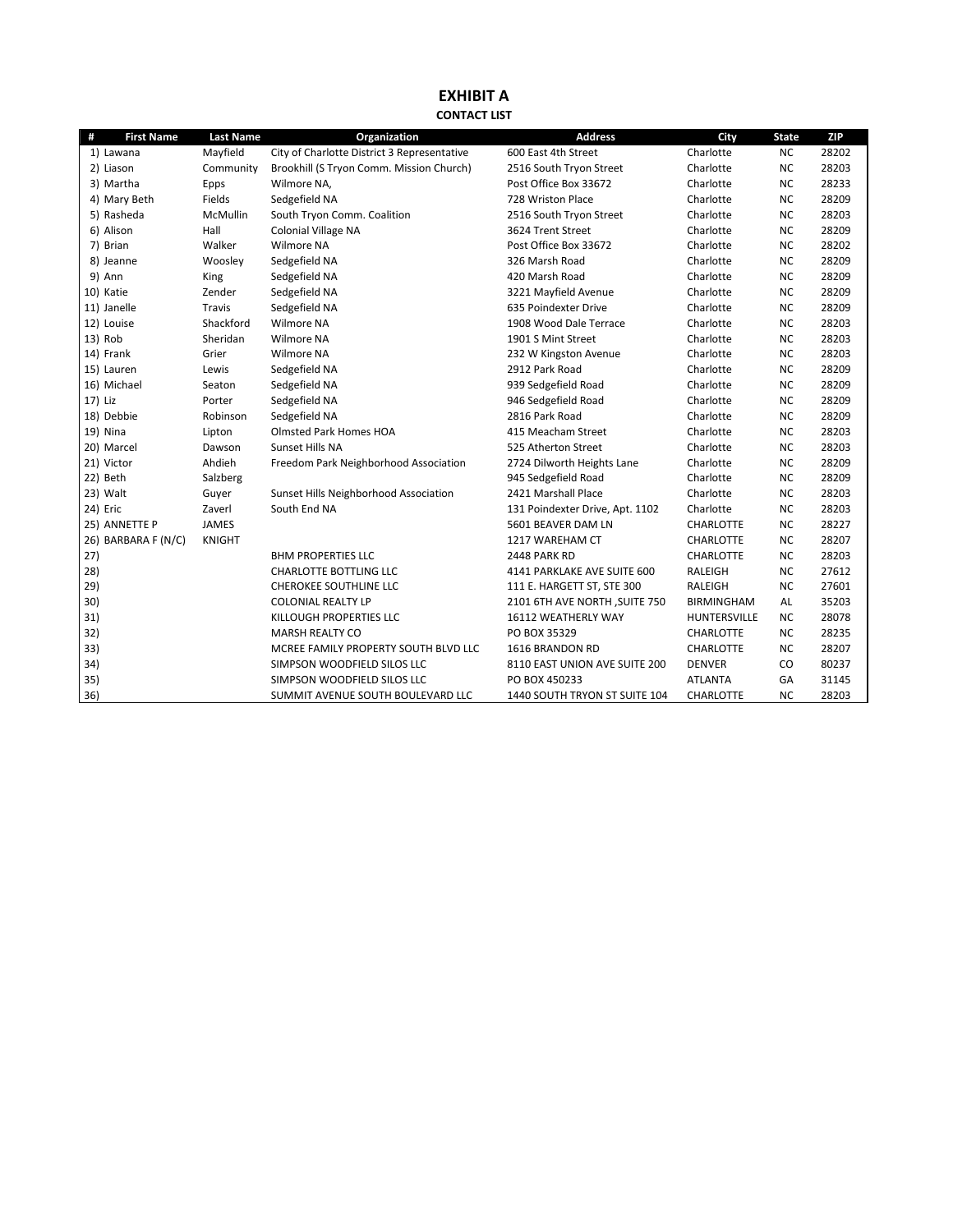# EXHIBIT B

## **NOTICE TO INTERESTED PARTIES OF COMMUNITY MEETING**

| Subject:                     | Community Meeting – Rezoning Petition filed by Bainbridge<br>Communities Acquisition I, LLC to rezone approximately 1.6<br>acres located at 2620 and 2700 South Boulevard to allow the<br>development of a multifamily community. |
|------------------------------|-----------------------------------------------------------------------------------------------------------------------------------------------------------------------------------------------------------------------------------|
| Date and Time<br>of Meeting: | Monday, November 16, at 6:00 PM                                                                                                                                                                                                   |
| Place of Meeting:            | Williams Center Lounge<br><b>Pritchard Memorial Baptist Church</b><br>1117 South Blyd.<br>Charlotte, NC 28203                                                                                                                     |
| Petitioner:                  | Bainbridge Communities Acquisition I, LLC                                                                                                                                                                                         |
| Petition No.:                | 2015-123                                                                                                                                                                                                                          |

Bainbridge Communities Acquisition I, LLC (the "Petitioner") in connection with a Rezoning Petition it has filed with the Charlotte-Mecklenburg Planning Commission seeking to rezone an approximately 1.6 acre site (the "Site") located at 2620 and 2700 South Boulevard from the I-2 and TOD-M zoning districts to TOD-RO zoning district. The purpose of the rezoning is to permit the development of a multifamily community.

In accordance with the requirements of the City of Charlotte Zoning Ordinance, the Petitioner will hold a Community Meeting prior to the Public Hearing on this Rezoning Petition for the purpose of discussing this rezoning proposal with nearby property owners and organizations. The Charlotte-Mecklenburg Planning Commission's records indicate that you are either a representative of a registered neighborhood organization or an owner of property that adjoins, is located across the street from, or is near the Site.

Accordingly, on behalf of the Petitioner, we give you notice that representatives of the Petitioner will hold a Community Meeting regarding this Rezoning Petition on Monday, November 16, 2015 at 6:00 PM in the Williams Center Lounge of Pritchard Memorial Baptist Church. The Petitioner's representatives look forward to sharing this rezoning proposal with you and to answering any questions you may have with respect to this Rezoning Petition.

In the meantime, should you have any questions or comments about this matter, please call Charles Persons at (919) 462-1275.

cc: LaWana Mayfield

Date Mailed: November 6, 2015